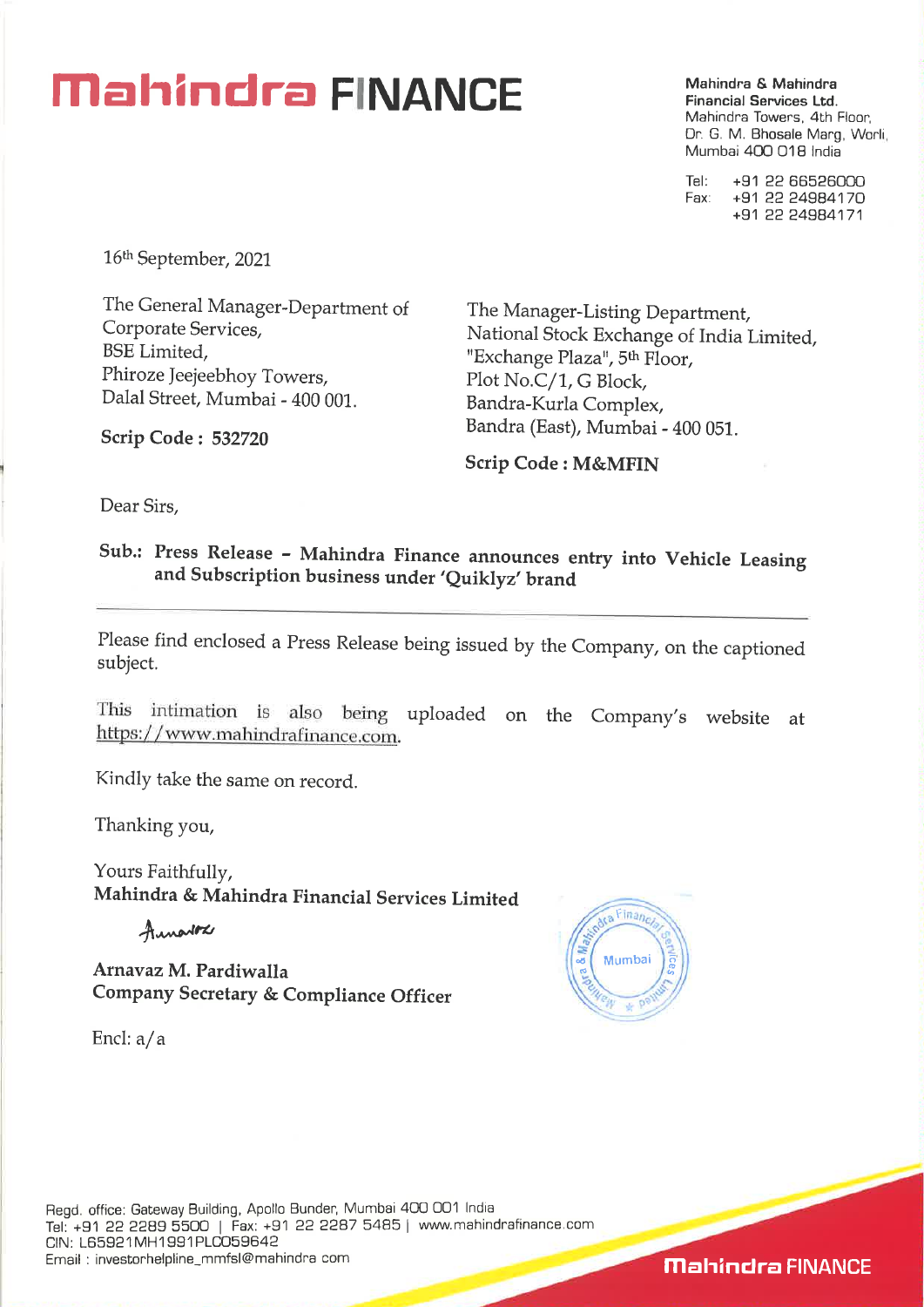## **PRESS RELEASE**

## Mahindra Finance announces entry into Vehicleabelasing Subscriptiobusinessuv Œ ZYulloCII Œ v

- x **Z**uiklyz [to cater to both individual and corporate consumers
- X To utilize Mahindra Finance ecosystem to reach out to consumers, pan-India

Mumbai September 61 2021 Mahindra & Mahindra Financial Services Limited (MMFSL/Mahindra Finance), part of the Mahindra Group, today announced its entry into the Leasing and Subscription business. The new vertical would operate under the brand name  $Z \uparrow \downarrow 1$  o  $\mathbb{Q}$  den by the changing mindset on mobility.

With the process of owing a vehicle at an inflection point, consumers today want to access vehicles earlier in their life and upgrade their vehicles faster than ever before. Leasing and Subscription model offere Ç ZYµ]loÇÌ[ ‰Œ}À] • Æ šoÇ šZ šV ÁZ Œ  $\}v \cdot \mu u$  OE ‰ C $\cdot$  $\mathsf{u}$ their choice across all car brands, at a lower price point vs. regular car ownership. Corporate and businesses are also looking for alternate ways to have access to vehicles which can match their requirements without the burden of traditional ownership models.

 $dZ$  $V$  U  $ZY\mu$ ]|o $C$ | $V$ | v}š • v •‰|Œ š]}v o u]v • š }( v•µŒ]vP Z •• $C$ consumers. The objective for Quiklyz [is to build a nimble model with very high asset quality. This also gives the brand a springboard to launch similar products in semi-urban and rural markets in times to come.

Speaking on the new business initiative, Ramesh IyeiViceChairman& Managing Direct&Ahindra Finance said, t]  $\zeta$   $\zeta$   $\zeta$   $\zeta$   $\zeta$   $\zeta$   $\zeta$   $\zeta$   $\zeta$   $\zeta$   $\zeta$   $\zeta$   $\zeta$   $\zeta$   $\zeta$   $\zeta$   $\zeta$   $\zeta$   $\zeta$   $\zeta$   $\zeta$   $\zeta$   $\zeta$   $\zeta$   $\zeta$   $\zeta$   $\zeta$   $\zeta$   $\zeta$   $\zeta$   $\zeta$   $\zeta$   $\zeta$   $\zeta$  }šΖ (}Œ ]ν ]À] μο ν }Œ‰}Œ š • Ρu νš• ο]ΙΧ / u }ν(] νš ΖΥμ]Ι our existing financial business portfolio as we aspire to  $\check{\mathbf{s}}$  % 00 u CEP ] v P } % % } OE  $\check{\mathbf{s}}$  µ v ]  $\check{\mathbf{s}}$  | v  $\check{\mathbf{s}}$ 

Turra Mohammed, SVP & Head, Leasing & Subschillationdra Finance mentioned,  $\overline{A}$  **OE C** important set of consumers for our new business will be the millennials who aspire to not only owning a vehicle, but to do so in a hassle-free manner. **Zuiklyz** [will provide that convenience while allowing them to frequently change or upgrade to newer models entering the market without any down payment. For corporates as well, leasing is fast emerging as a viable option both for providing cars to u‰o}Ç • v } š ]v]vP  $\lambda$  Z] o • (}Œ šZ ]Œ µ•]v •• µ• \_X šZ ]Œ

Mahindra Finance and Mahindra Group ecosystems would give an edge to Zuiklyz [with the business utilizing all common infrastructure of Mahindra Finance.